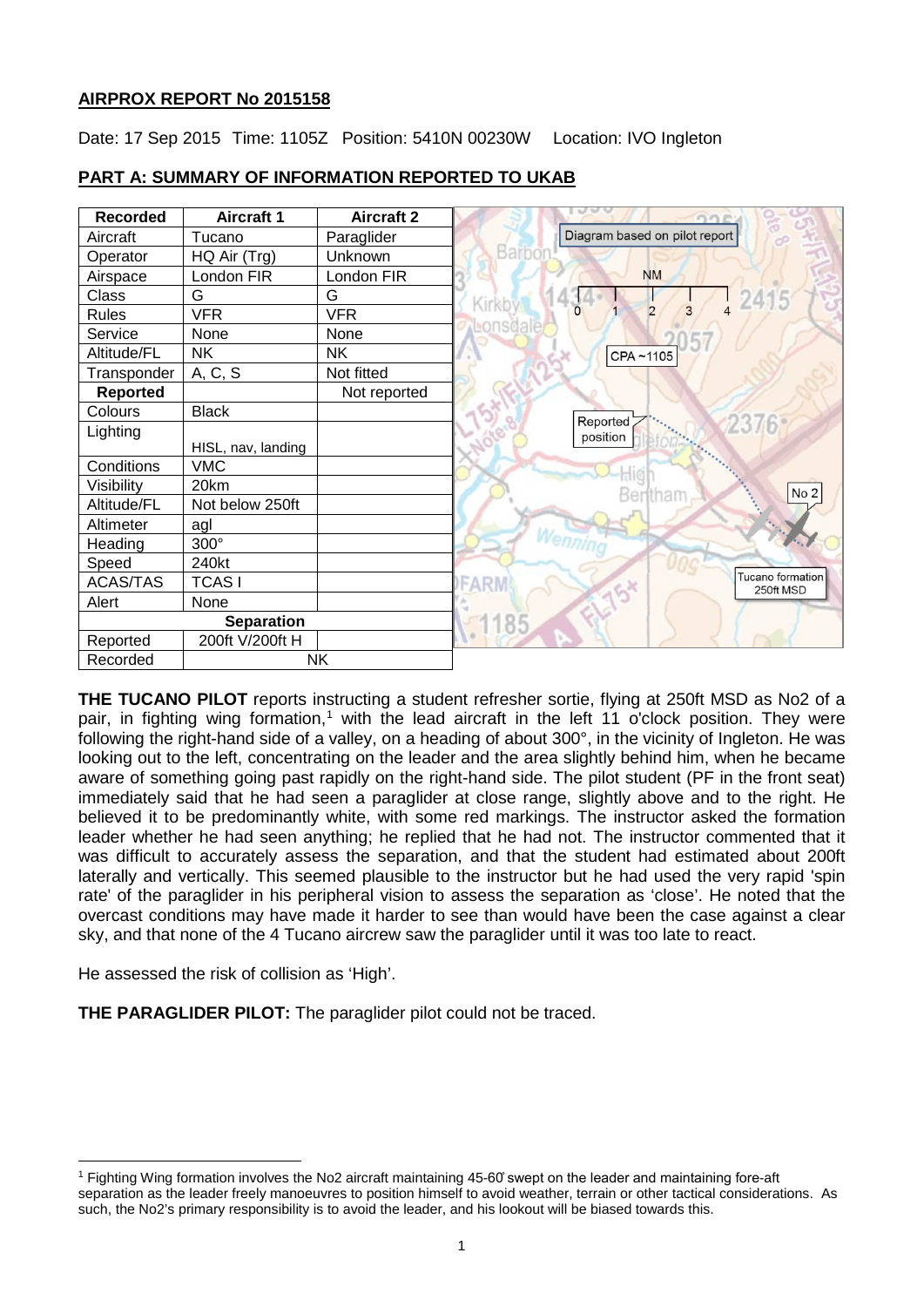# **Factual Background**

The weather at Warton was recorded as follows:

METAR EGNO 171120Z 28012KT 240V310 9999 SCT024 16/08 Q0998= METAR EGNO 171050Z 29008KT 260V320 9999 FEW020 16/09 Q0998=

#### **Analysis and Investigation**

#### **UKAB Secretariat**

The Tucano and paraglider pilots shared an equal responsibility for collision avoidance and not to operate in such proximity to other aircraft as to create a collision hazard<sup>[2](#page-1-0)</sup>. If the incident geometry is considered as converging then the Tucano pilot was required to give way to the paraglider<sup>[3](#page-1-1)</sup>. Radar recordings did not show a secondary or primary track for the Tucano formation or paraglider, probably as a result of terrain masking and lack of radar conspicuity respectively, at their reported altitude.

## **Comments**

#### **HQ Air Command**

This incident took place in an area regularly used by military crews to conduct low-level training and the military low-flying charts are marked with a number of hang-gliding sites in the vicinity; it should therefore be expected that there was a possibility of encountering a hang-glider or paraglider. The only realistic barrier to MAC in this encounter was 'see-and-avoid' and, in the absence of a report from the paraglider pilot (it remains uncertain as to whether the object seen by the Tucano pilot was indeed a paraglider), this barrier was ineffective as the Tucano crew did not see the object until it was too late to take any action to increase separation. Notwithstanding the requirement to monitor the performance of the student pilot, robust division of lookout responsibilities may increase the chances of detection of objects, such as that seen, at greater range. That said, the crew of the formation lead aircraft, with no requirement to monitor position relative to the wingman, may have had more capacity to devote to lookout – that the lead crew saw nothing offers some evidence to suggest that the object would have been difficult to see in the given weather conditions.

## **Summary**

An Airprox was reported when the number 2 of a Tucano formation and a paraglider flew into proximity at about 1105 on Thursday 17<sup>th</sup> September 2015. Both pilots were operating under VFR in VMC and neither were in receipt of an Air Traffic Service.

## **PART B: SUMMARY OF THE BOARD'S DISCUSSIONS**

Information available consisted of a report from the Tucano pilot, radar video recordings and a report from the appropriate operating authority.

The Board were informed by the Military Training member that the nature of the sortie, to refresh tactical formation positioning to the pilot student in the No2 aircraft, was such that the onus of his lookout would necessarily have been towards the lead aircraft. The instructor in the No2 aircraft would have been similarly biasing his lookout in order to assess the student's performance. As such, members agreed that a number of factors had come together to create this incident: the small cross sectional area of the probable paraglider, lighting conditions (resulting in a lack of contrast), and the potential bias of the number 2 aircraft crew's lookout away from the direction of the paraglider.

l

<span id="page-1-0"></span><sup>2</sup> SERA.3205 Proximity.

<span id="page-1-1"></span><sup>3</sup> SERA.3210 Right-of-way (c) (2) Converging.